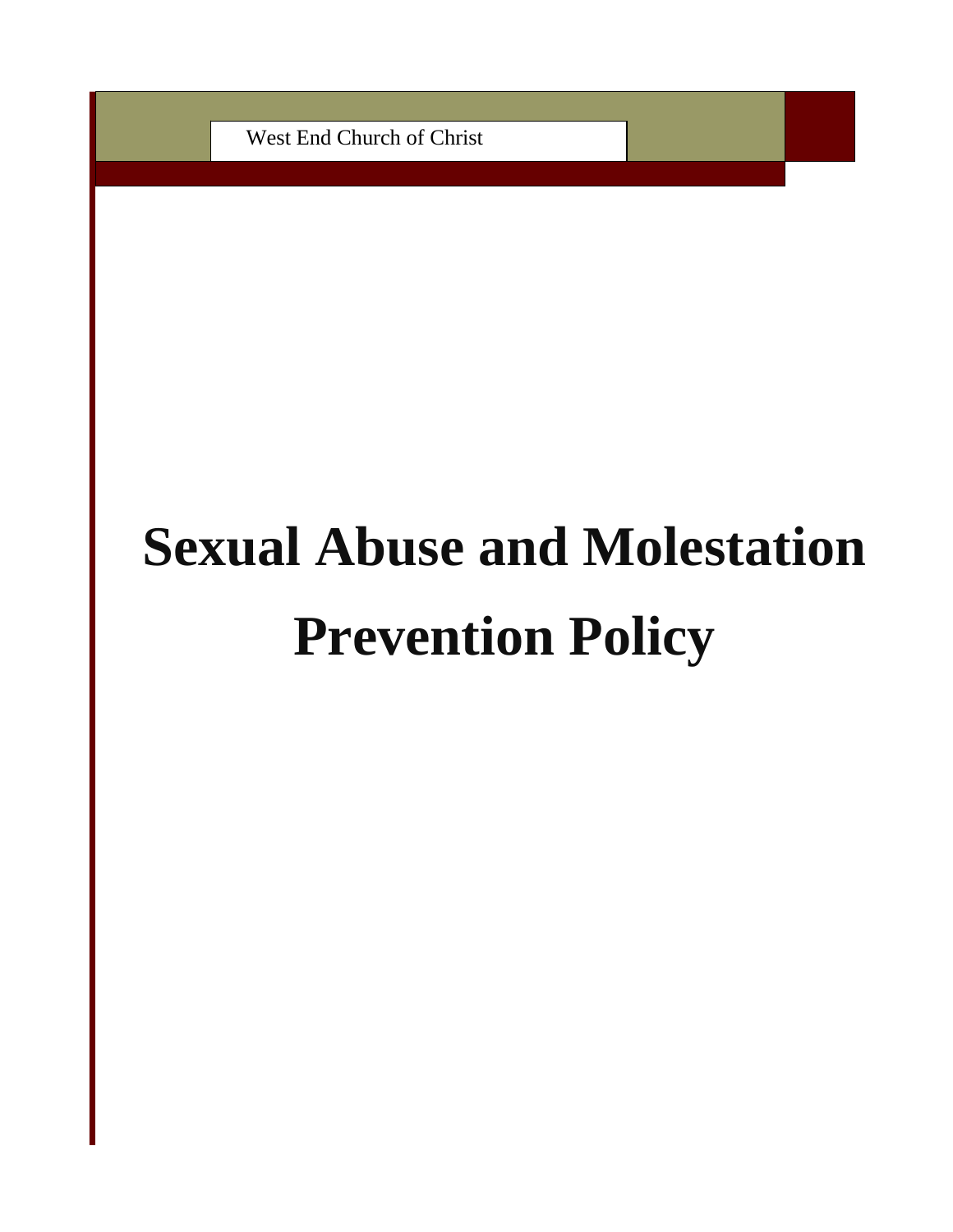# **Protecting Our Children**

*Sexual Abuse and Molestation Prevention Policy* 

# *For*  **West End Church of Christ Knoxville, TN**

**PURPOSE**: It is the purpose and intent of West End Church of Christ to provide a safe, secure environment to teach and care for the children and students of our church family.

**GOAL:** Our goal is to protect children from sexual abuse, child molestation or any type of inappropriate sexual behavior by employees or volunteers in our church and to protect employees and volunteers from false accusations.

**DEFINITION OF CHILD SEXUAL ABUSE**: The National Resource Center on Child Sexual Abuse defines child sexual abuse as "any sexual activity with a child, whether in the home by a caretaker, in a daycare situation, in any organized ministry, whether at the main facility (church) or away, or in any other setting, including on the street by a person unknown to the child". The abuser may be an adult, an adolescent, or another child.

Child sexual abuse can be violent or non-violent. It is criminal behavior that involves children in sexual behavior. Child sexual abuse can involve fondling; penetration of the oral, genital, and anal areas; intercourse; and forcible rape. Other forms of abuse can include verbal comments, any exposure to pornographic materials, inappropriate internet activity, obscene phone calls, exhibitionism, or allowing children to witness sexual activity.

DEFINITION OF A MINOR: A minor is any individual under the age of 18 years.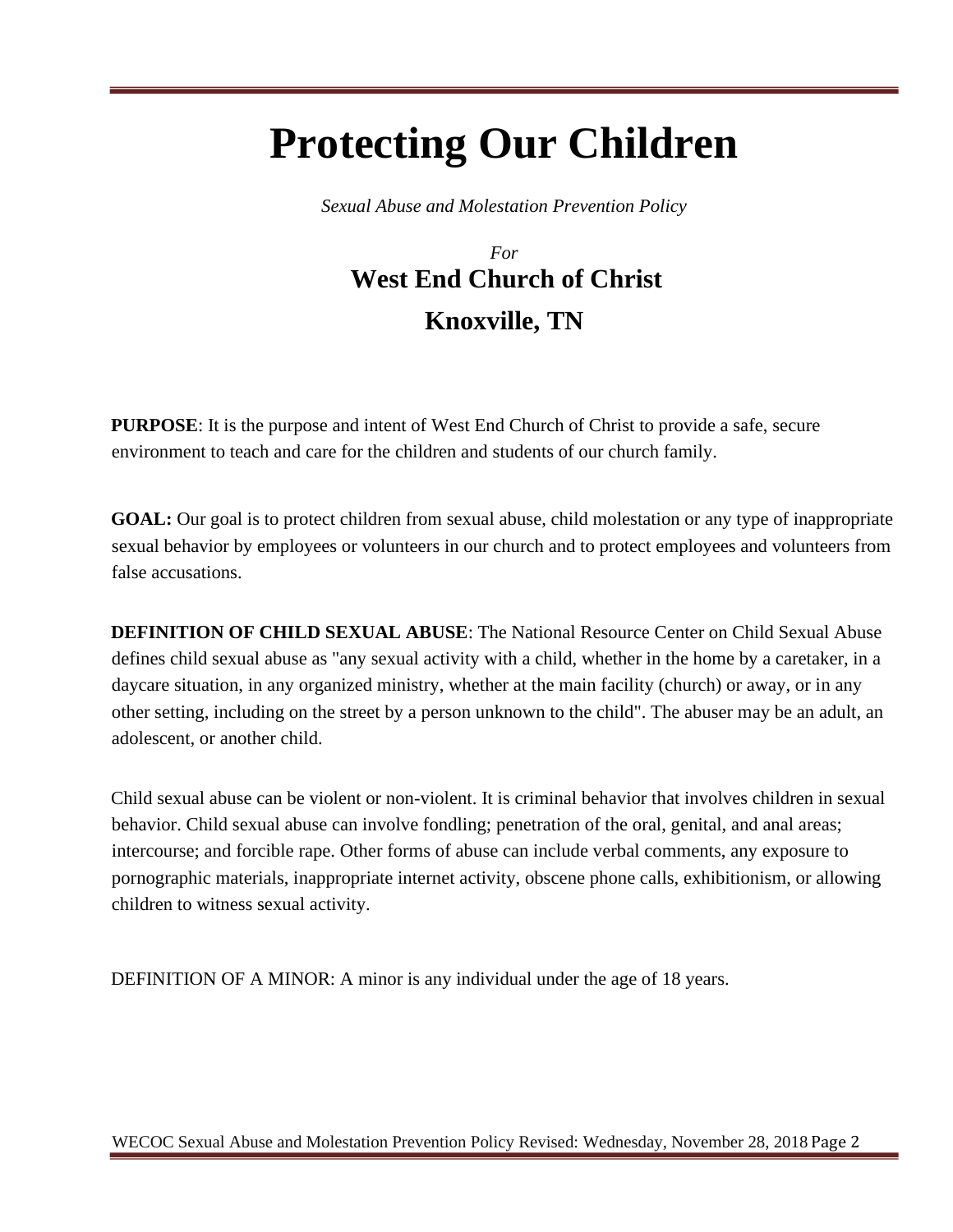# **The policy and procedure set forth will apply to all people who give supervision or have custody of minors or who have opportunity to have contact with minors in church facilities or church sponsored activities.**

This policy will address four (4) areas that are critical for the protection of the children, our Employees and our church: selection process, protection policy, reporting procedures, and responses to allegations.

#### **1. SELECTION PROCESS**

**A. Employee** – anyone who is paid by the church on a full-time or part-time basis, whether or not they work directly with preschoolers, children, and students.

#### **Current employee**

- Complete a confidential application form
- Complete a consent to release confidential information
- Background records check
- Possible Criminal Records Check\*

**New employee** (effective December 15, 2018)

- Complete a confidential application form
- Complete a consent to release confidential information
- Background records check
- Interview by appropriate staff member
- References checked and verified
- Received appropriate clearances on all checks to work with minors
- Possible Criminal Records Check<sup>\*</sup>

All records, forms and reports will become a part of the employee's confidential personnel file.

**B. Volunteer** – anyone who is not paid by the church on a full-time or part-time basis and is serving in any position involving the supervision or custody of minors. Examples: Nursery, childcare, preschool, grade school, middle school, high school, and college workers, bus drivers, teachers, chaperones, others as designated by the elders.

#### **Current volunteer**

- Complete a confidential application form
- Complete a consent to release confidential information
- Background records check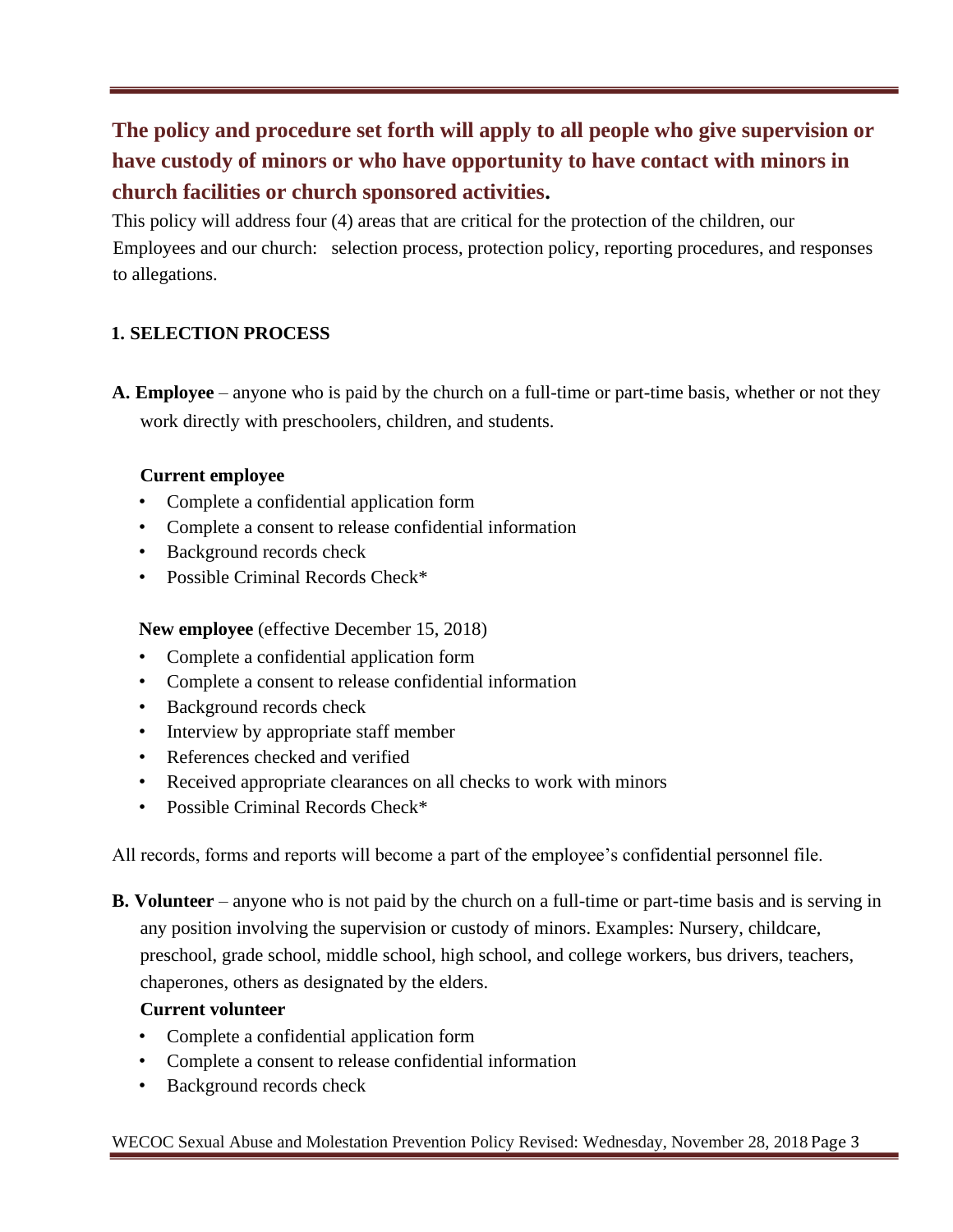- Interview by appropriate staff member
- Possible Criminal Records Check\*

**New volunteer** (effective December 15, 2018)

- Complete a confidential application form
- Complete a consent to release confidential information
- Background records check
- Interview by appropriate staff member
- Possible Criminal Records Check\*

\*Possible criminal records checks for employees/volunteers will be limited to any criminal activity involving the following: (1) a minor; (2) child molestation; (3) any type of sexual offense; (4) any type of pornographic or obscene material; (5) any type of physical violence; and (6) suspected child abuse.

In addition to the above requirements, a volunteer must be a member of West End Church of Christ or regular attendee and has submitted to a criminal background check. A volunteer who does not meet these membership requirements may serve only upon approval of the appropriate age-group minster/director.

**C. Minors** – In addition to the above requirements a minor who is an employee or volunteer must also submit a separate certification from his or her parent or guardian that the parent or guardian "knows no reason why the minor should not be allowed to work directly or indirectly with other minors."

#### **II. PROTECTION POLICY**

#### **A. Two Adults**

Age-group ministers/directors, division directors, teachers, workers, greeters, and/or program directors will be present, or nearby, and available on each floor and in the hallways where minors are present. Reasonable efforts will be made to have two (2) adult workers present, or nearby, with preschoolers, children and students during church activities. Reasonable effort shall be made to assure that one adult is not left alone with one minor. A husband and wife working in the same room will typically be considered as one adult for purposes of this policy.

#### **B. View Windows/Open Doors**

Reasonable effort will be made to place preschoolers, children and students in rooms with view windows or open doors for all teaching/learning activities.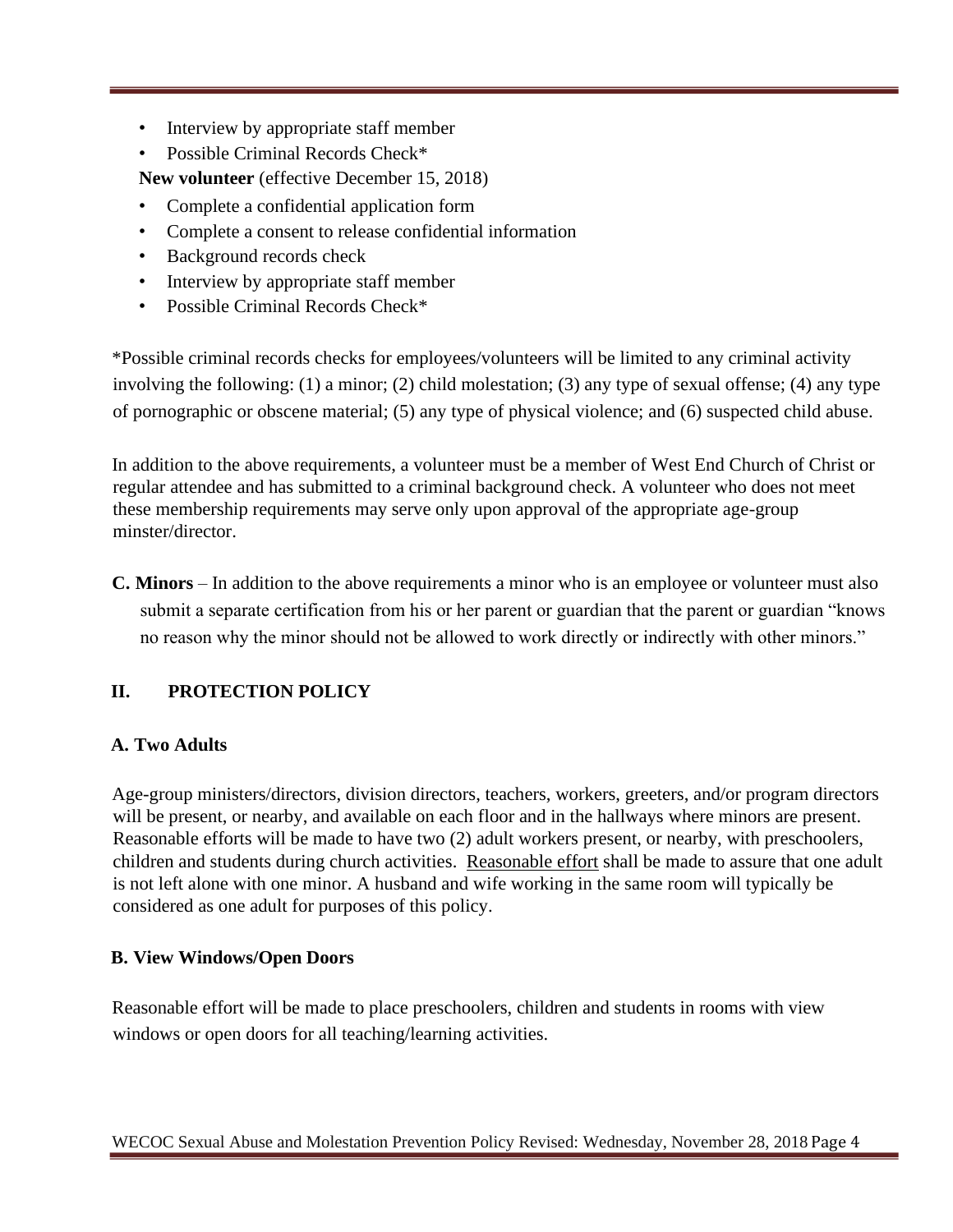#### **C. Over-Night Activities**

All employees and volunteers will be required to comply with all of the Sexual Abuse and Molestation Prevention Policies during WECOC sponsored over-night activities.

#### **D. Within Town Activities**

All employees and volunteers will be required to comply with all of the Sexual Abuse and Molestation Prevention Policies during West End sponsored with-in town activities.

#### **E. Out-of-Town Activities**

All non-member participants should have written parental consent. Consent forms may be completed for a one-year period and should be renewed annually. All consent forms will be considered valid until renewed. All employees and volunteers shall be required to comply with all of West End's policies including, but no limited to, those outlined in Sexual Abuse and Molestation Prevention Policy during West End sponsored out-of-town activities.

#### **F. Preschool Security Policies and Age-Specific Guidelines**

The West End Kindergarten is a separate entity from West End Church of Christ. Members of West End Church of Christ will adhere to all guidelines and regulation set forth by West End Kindergarten when school is in session on the grounds at West End Church of Christ. West End Kindergarten is responsible for having their own policies and procedures in place that should be conscientiously followed by all Employees and Volunteers. All employees and volunteers shall abide by the preschool security policy as well as any other applicable age-specific guidelines and Sexual Abuse and Molestation Prevention Policies. Any changes to stated policies and procedures shall be reported to the church office of West End Church of Christ within a period of 30 days. Please contact the West End Kindergarten with questions about these policies.

#### **III**. **REPORTING PROCEDURES**

Observed or reported child sexual abuse or child molestation should be reported immediately to the appropriate age group minister/director or elders. Reporting abuse can precipitate severe consequences to a family, so it should never be done casually or thoughtlessly, and certainly not for malicious purposes. At the same time, failing to report abuse can have severe consequences to a child at risk. Therefore, if you have reasonable cause to suspect abuse, you should talk with an appropriate person to see what steps could and should be taken to protect the child and help the family. When time and circumstances permit, the report should first be made to the appropriate age-group minister/director or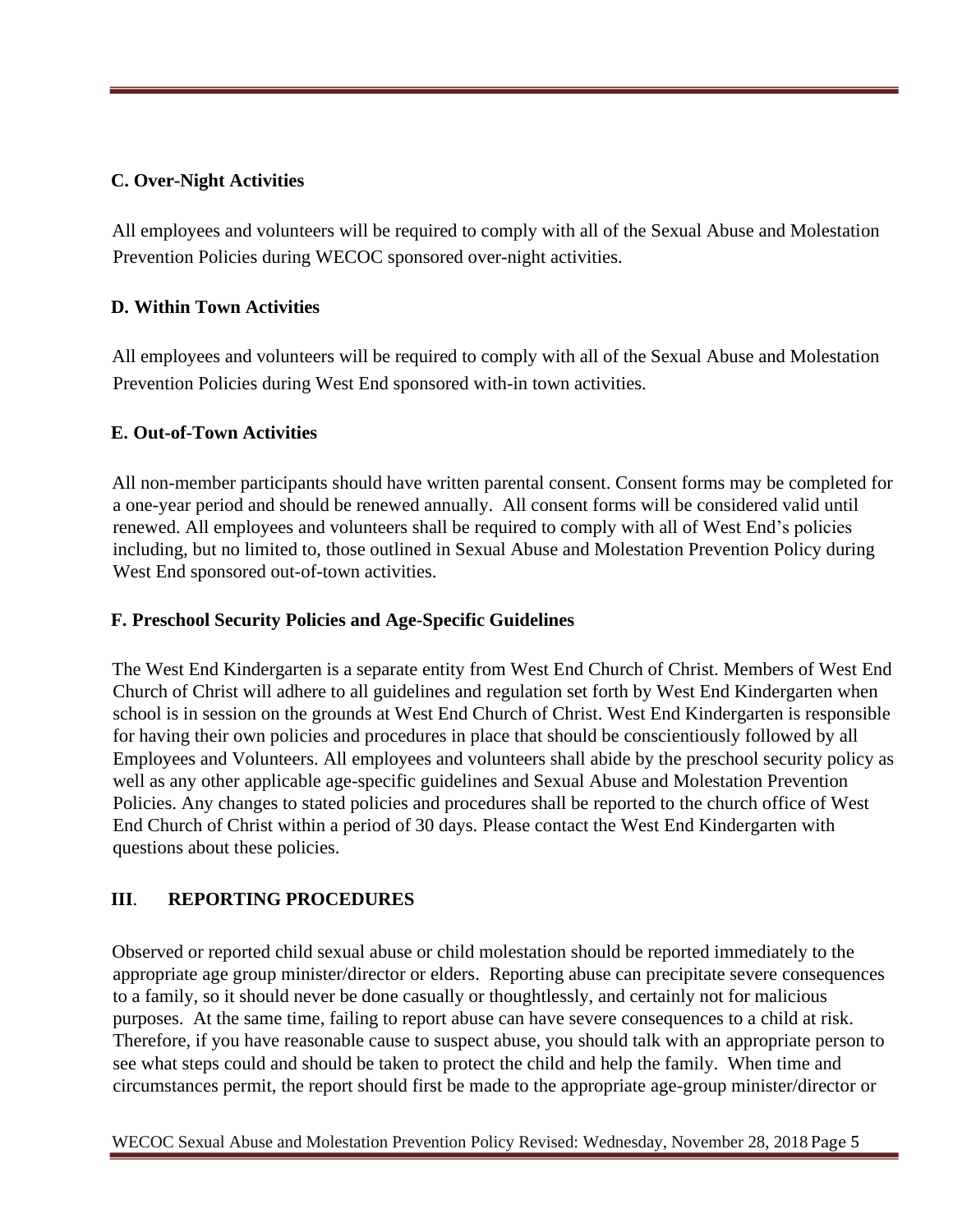elders, who will then proceed with the correct and thorough process. For a definition of the mandatory child abuse reporting requirements in the state of TN please refer to Appendix A of this document.

#### **IV. RESPONSES TO ALLEGATIONS**

- A. All allegations will be taken seriously and church staff will take appropriate action in accordance with the laws of the State of Tennessee, insurance policy requirement, and based upon advice of legal counsel.
- B. The official spokesperson for the church in any of these matters will be the appointed by the elders of WECOC. No other staff member or church members shall speak to the media in an official capacity.
- C. The church staff will document (in writing, with date and signature) all efforts in the handling of any incident.
- D. The church staff will not deny, minimize, or blame any individual involved in allegations. WECOC staff will minister to all involved, as well as cooperate with authorities.

#### **V. RESOLUTION OF DISPUTES**

The West End Church of Christ believes that the Bible commands Christians to make every effort to live at peace and to resolve disputes with each other in private or within the Christian church (see Matthew 18:15-20; I Corinthians 6: 1-8). Therefore, any civil claim or dispute arising from or related to allegations by or against workers, employees, volunteers, church members or their families, will be submitted to the ministers or elders as needed.

**VI. This policy must be read and understood by each and every staff member, employee, worker, and volunteer. A letter signed by each will be kept on file in the church office as an audit for this program.** 

#### **VII. EFFECTIVE DATE December 15, 2018**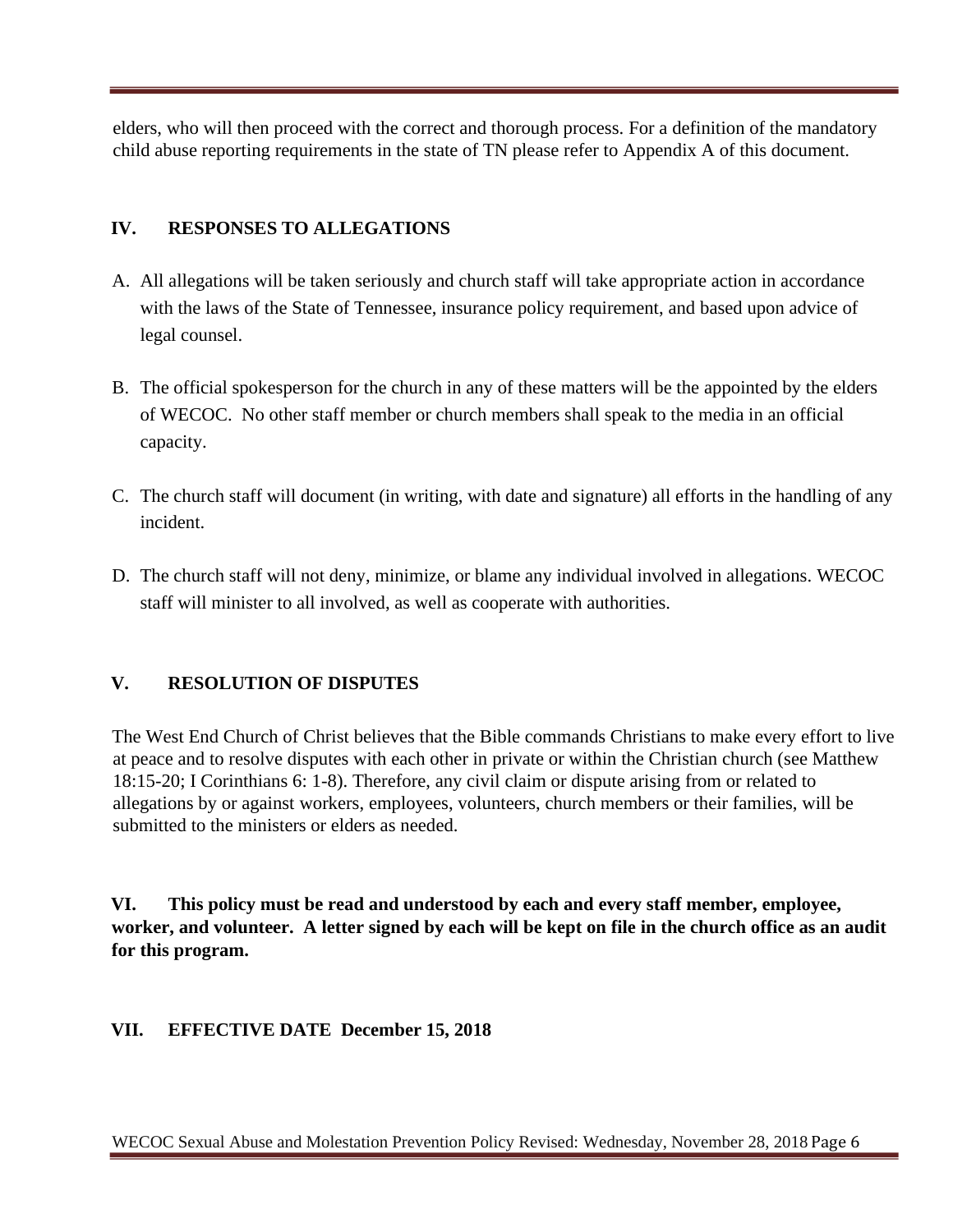## **West End Church of Christ Sexual Abuse and Molestation Policy Acknowledgement and Acceptance Form**

٦I

After you have read the Sexual Abuse and Molestation Prevention Policy, **complete** this page and return to the main office at West End.

| <b>Print your name clearly</b>                                                                                                                                                                                                                                                                                                                                                                                                                                                                                                                                                                                                                                                            |    | <b>Email Address</b> |               |
|-------------------------------------------------------------------------------------------------------------------------------------------------------------------------------------------------------------------------------------------------------------------------------------------------------------------------------------------------------------------------------------------------------------------------------------------------------------------------------------------------------------------------------------------------------------------------------------------------------------------------------------------------------------------------------------------|----|----------------------|---------------|
| <b>First Name</b>                                                                                                                                                                                                                                                                                                                                                                                                                                                                                                                                                                                                                                                                         | MI | <b>Last Name</b>     | Date of Birth |
| I have read, understand and hereby agree to abide by the terms and conditions as provided in the West<br>End Church of Christ Sexual Abuse and Molestation Policy. I understand that any violation of the<br>aforesaid terms and conditions may result in my being removed from any leadership position and<br>other privileges to serve may be revoked. I further agree to report any abuse, lack of compliance or<br>suspicious behavior by others to the church staff or the elders. Any violation of this policy, or any<br>inappropriate behavior that is not included in the policy but has the effect of causing harm to another<br>or his/her child will be reported immediately. |    |                      |               |
|                                                                                                                                                                                                                                                                                                                                                                                                                                                                                                                                                                                                                                                                                           |    |                      |               |
| <b>West End Affiliation: (check all that apply)</b>                                                                                                                                                                                                                                                                                                                                                                                                                                                                                                                                                                                                                                       |    |                      |               |
| $\square$ Sunday School                                                                                                                                                                                                                                                                                                                                                                                                                                                                                                                                                                                                                                                                   |    |                      |               |
| $\Box$ Youth Ministry                                                                                                                                                                                                                                                                                                                                                                                                                                                                                                                                                                                                                                                                     |    |                      |               |
| $\Box$ Children's Ministry                                                                                                                                                                                                                                                                                                                                                                                                                                                                                                                                                                                                                                                                |    |                      |               |
| $\Box$ Preschool age Ministry                                                                                                                                                                                                                                                                                                                                                                                                                                                                                                                                                                                                                                                             |    |                      |               |
| $\Box$ Non-Member of West End                                                                                                                                                                                                                                                                                                                                                                                                                                                                                                                                                                                                                                                             |    |                      |               |
| $\Box$ Member of West End                                                                                                                                                                                                                                                                                                                                                                                                                                                                                                                                                                                                                                                                 |    |                      |               |
| $\Box$ Other, explain                                                                                                                                                                                                                                                                                                                                                                                                                                                                                                                                                                                                                                                                     |    |                      |               |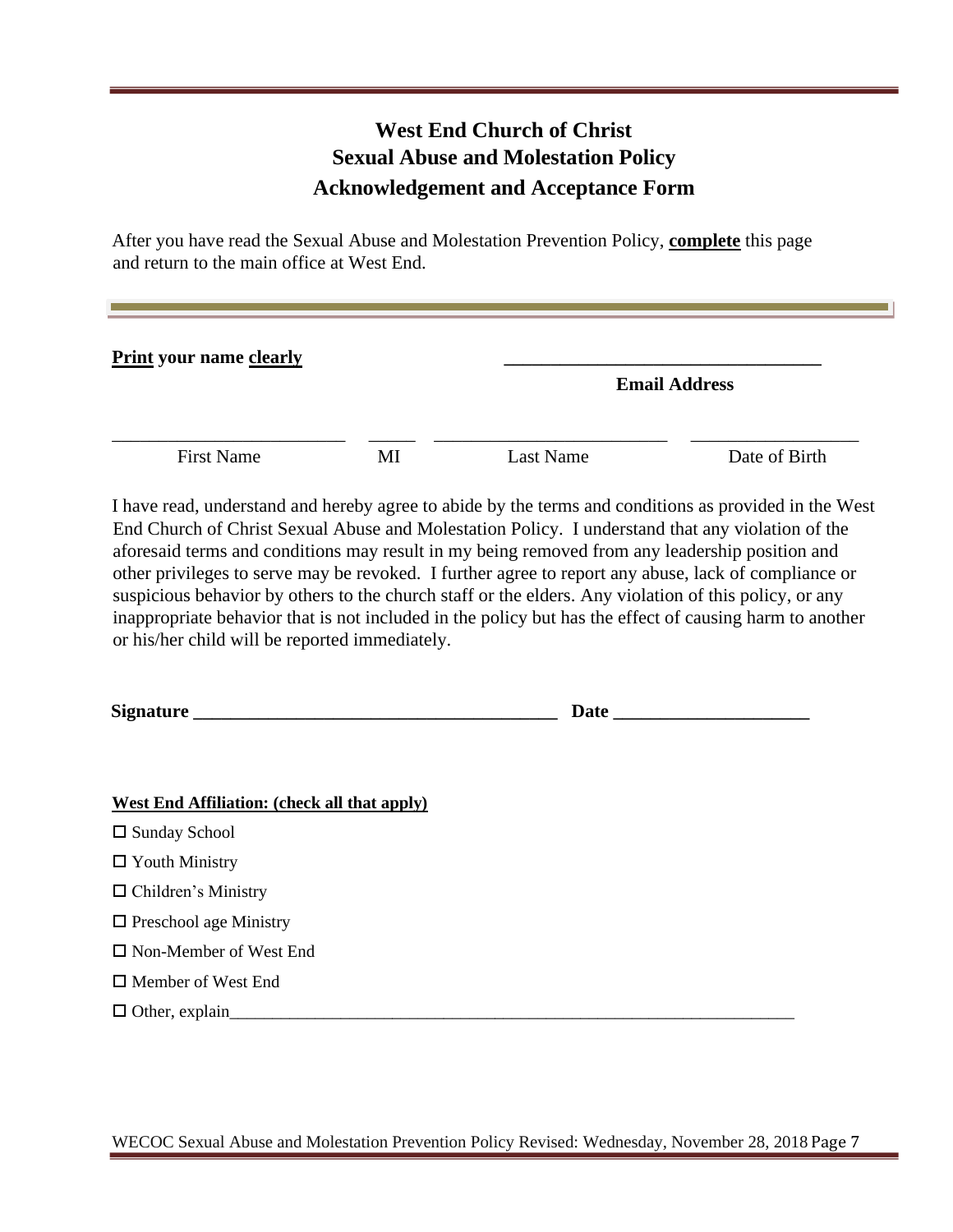## **West End Church of Christ ADDENDUM Minor Certification of Parent/Guardian To Work with Other Minors**

This form shall serve as the *required certification* from the Parent/Guardian of the minor child who is also a volunteer working with other minors. Signing this form implies that the parent or guardian "knows no reason why their minor child should not be allowed to work directly or indirectly with other minors." In addition to this form, said minor volunteer must be a member of West End Church of Christ or regular attendee.

| <b>Print information clearly</b>    |    |                  | Parent/Guardian Email Address |
|-------------------------------------|----|------------------|-------------------------------|
| <b>Parent/Guardian's First Name</b> | MI | <b>Last Name</b> | Date of Birth                 |
| <b>Minor's First Name</b>           | MI | Last Name        | Date of Birth                 |

I have read, understand and hereby agree that I know no reason why my child should not be allowed to work directly or indirectly with other minors. Furthermore, I understand that any violation of the aforesaid terms and conditions by my child may result in my child being removed from any position and other privileges to serve may be revoked. I further agree to report any abuse, lack of compliance or suspicious behavior by others my child informs me of to the church staff or the elders. Any violation of this policy, or any inappropriate behavior that is not included in the policy but has the effect of causing harm to another or his/her child will be reported immediately.

| Parent/ Guardian Signature<br>Date |
|------------------------------------|
|                                    |
|                                    |
|                                    |
|                                    |
|                                    |
|                                    |
|                                    |
|                                    |
|                                    |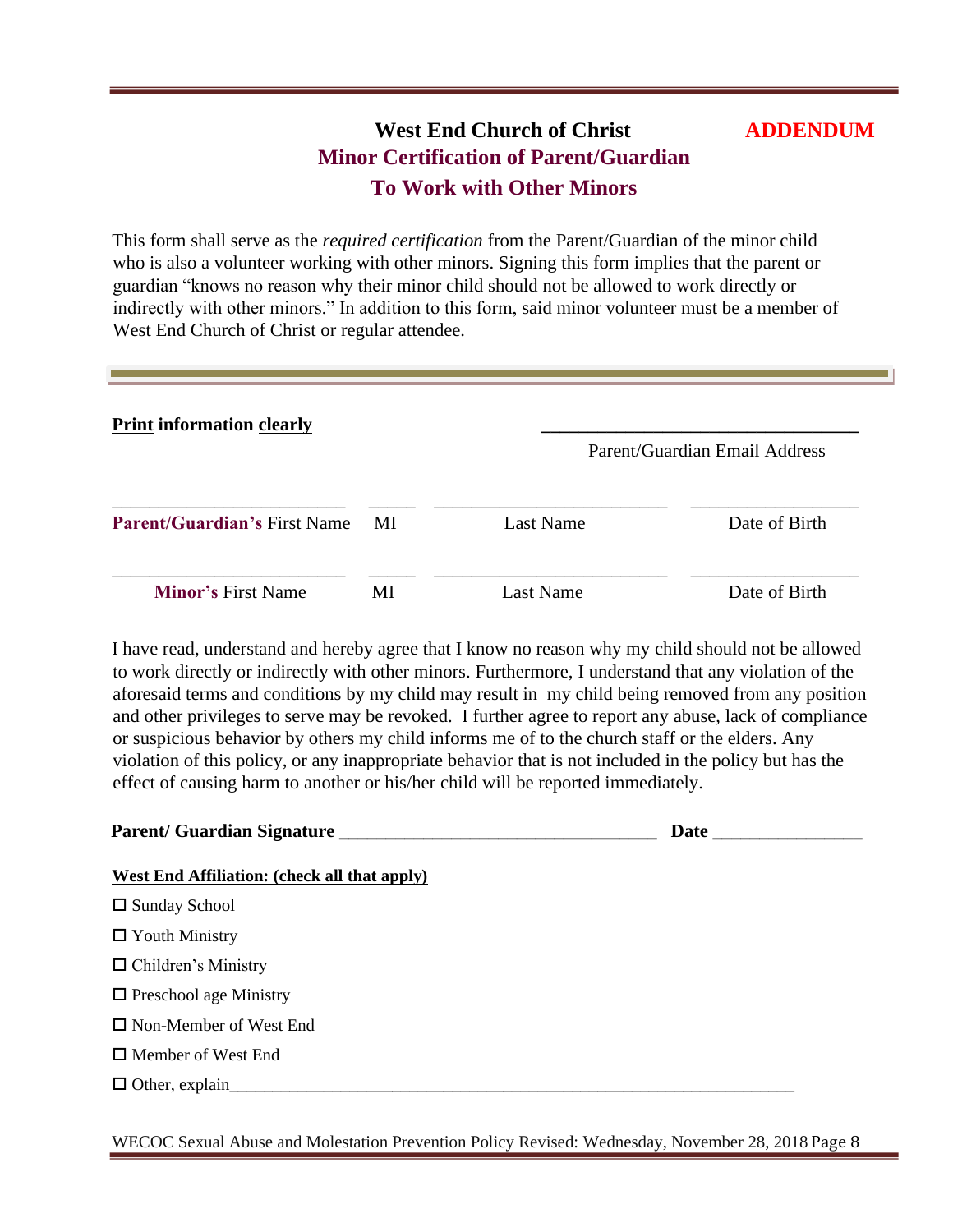# **Appendix A**

# **Mandatory Child Abuse Reporting-Tennessee**

Regulations with regard to mandatory child abuse reporting are more effective in Tennessee than in many other states. Tennessee law regarding child abuse reporting mandates that any person having knowledge of or called upon to render aid to any child who is suffering from or has sustained any wound, injury, disability, or physical or mental condition which is of such a nature as to reasonably indicate that it has been caused by brutality, abuse or neglect or which on the basis of available information reasonably appears to have been caused by brutality, abuse or neglect, shall report such harm immediately. Any person with knowledge of such harm shall report it by telephone or otherwise to the judge having juvenile jurisdiction or to the concerned department, or to the sheriff, or to the chief law enforcement official[.\[i\]](http://criminallaw.uslegal.com/wp-includes/js/tinymce/plugins/paste/pasteword.htm?ver=3241-1141#_edn1)

Tennessee law also deals in detail about what constitutes abuse. "Abuse" exists when a person under the age of eighteen (18) is suffering from, has sustained, or may be in immediate danger of suffering from or sustaining a wound, injury, disability or physical or mental condition caused by brutality, neglect or other actions or inactions of a parent, relative, guardian or caretaker. [\[ii\]](http://criminallaw.uslegal.com/wp-includes/js/tinymce/plugins/paste/pasteword.htm?ver=3241-1141#_edn2) Furthermore, an abuser is defined as an adult or an older child, provided the child is four years older than the victim.

There are four types of child abuse which are reportable. Such abuses are neglect, physical, sexual, and mental abuse. Neglect occurs when a parent or caretaker allows a child to experience avoidable suffering or fails to provide basic essentials for physical, social, and educational development[.\[iii\]](http://criminallaw.uslegal.com/wp-includes/js/tinymce/plugins/paste/pasteword.htm?ver=3241-1141#_edn3)

Physical abuse is defined as a person deliberately and intentionally using bodily harm (violent battery with weapon like knife or belt, burning, choking, fracturing bones, and other non-accidental injuries). Physical abuse also happens when a person endangers a child's health, welfare, and safety through negligence (withholding food, medical care etc).

Sexual abuse is defined as any form of sexual contact or exploitation in which a child is being used for the sexual stimulation of the perpetrator.

Mental abuse occurs when a person exposes a child to spoken and/or unspoken violence or emotional cruelty (deprived of parental affection, education withheld, locked in confined spaces, forced to drug abuse, sent messages child is worthless, unloved, undeserving of care). All these elements are difficult to prove. Moreover the persons who are subject to all these abuses must be reasonably presumed to be less than eighteen (18) years of age[.\[iv\]](http://criminallaw.uslegal.com/wp-includes/js/tinymce/plugins/paste/pasteword.htm?ver=3241-1141#_edn4)

The law requires every person knowledgeable about child abuse to make mandatory reports. Mandatory reporters are legally required to report known or reasonably suspected cases of child abuse, and a person may face criminal penalties (normally a misdemeanor) for failing to do so.  $[v]$ 

Any person knowing of such abuses must report to the judge having juvenile jurisdiction, or the county office of the Department of Children's Services, or the sheriff or chief law enforcement officer where the child resides. [\[vi\]](http://criminallaw.uslegal.com/wp-includes/js/tinymce/plugins/paste/pasteword.htm?ver=3241-1141#_edn6)